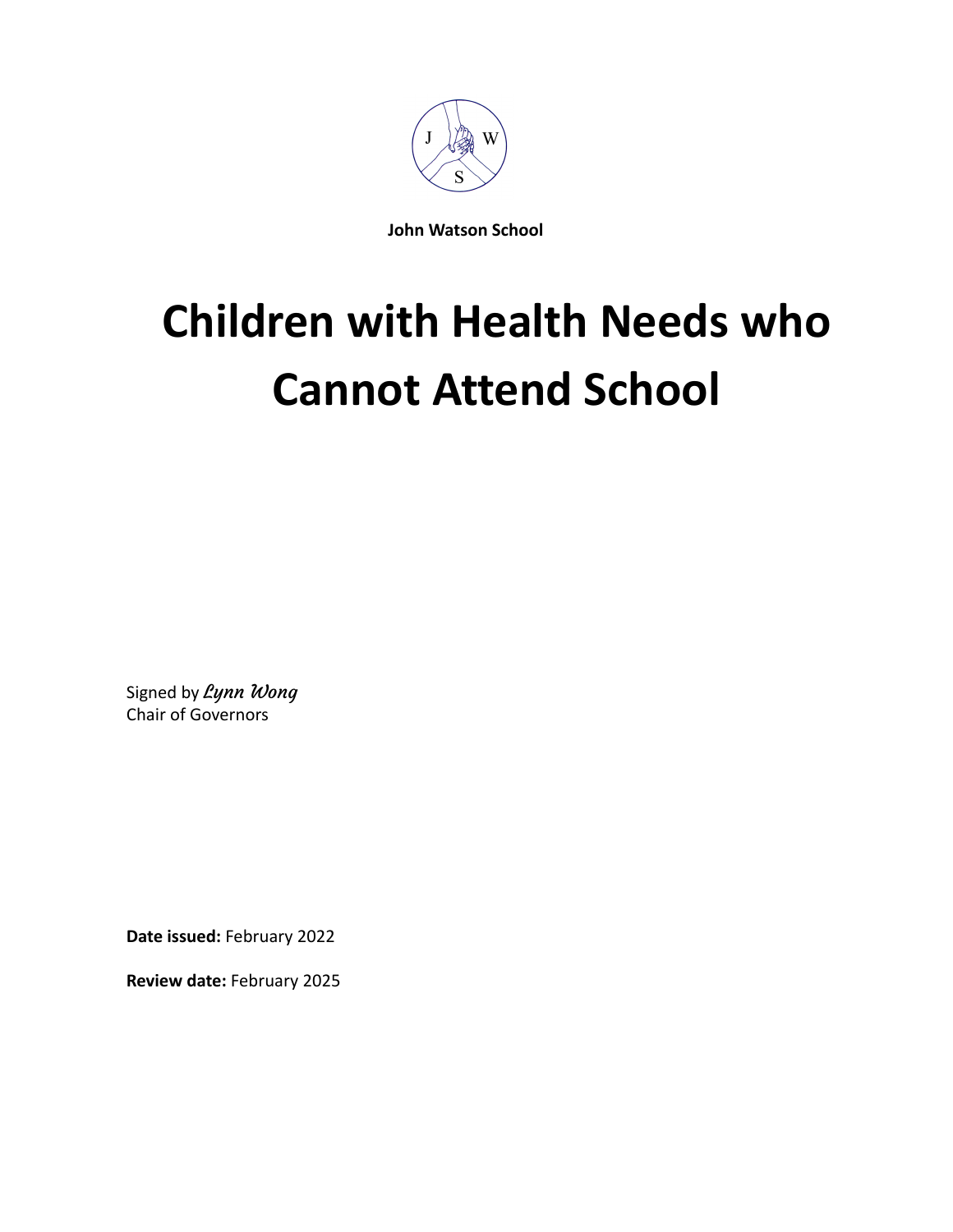#### **Statement of Intent**

John Watson School aims to ensure that all children who are unable to attend school due to medical needs, continue to have access to as much education as their medical condition allows, to enable them to reach their full potential.

Due to the nature of their health needs, some children may be admitted to hospital or placed in alternative forms of education provision. We recognise that, whenever possible, pupils should receive their education within school and the aim of the provision will be to reintegrate pupils as soon as they are well enough.

We understand that we have a continuing role in a pupil's education whilst they are not the school and will work with the LA, healthcare partners and families to ensure that all children with medical needs receive the right level of support to enable them to maintain links with their education.

#### **Definitions**

Children who are unable to attend school as a result of their medical needs may include those with:

- Physical health issues
- Physical injuries
- Mental health issues
- School refusal
- Progressive conditions
- Terminal illnesses
- Chronic illnesses

# **ROLES AND RESPONSIBILITIES**

#### **LA duties**

The LA *must* arrange suitable full-time education for children of compulsory school age who, because of illness, would not receive suitable education without such provision. The school has a duty to support the LA in doing so.

#### The LA *should*:

● Provide such education as soon as it is clear that a pupil will be away from school for 15 days or more, whether consecutive or cumulative. They should liaise with the appropriate medical professionals to ensure minimal delay in arranging appropriate provision for the pupil. Ensure the education pupils receive is of good quality, allows them to take appropriate qualifications, prevents them from falling behind their peers in school, and allows them to reintegrate successfully back into school as soon as possible.

● Address the needs of individual pupils in arranging provision.

● Have a named officer responsible for the education of children with additional health needs and ensure parents know who this is.

● Have a written, publicly accessible policy statement on their arrangements to comply with their legal duty towards children with additional health needs.

● Review the provision offered regularly to ensure that it continues to be appropriate for the child and that it is providing suitable education.

● Give clear policies on the provision of education for children and young people under and over compulsory school age.

# The LA should *not*:

● Have processes or policies in place which prevent a child from getting the right type of provision and a good education.

● Withhold or reduce the provision, or type of provision, for a child because of how much it will cost.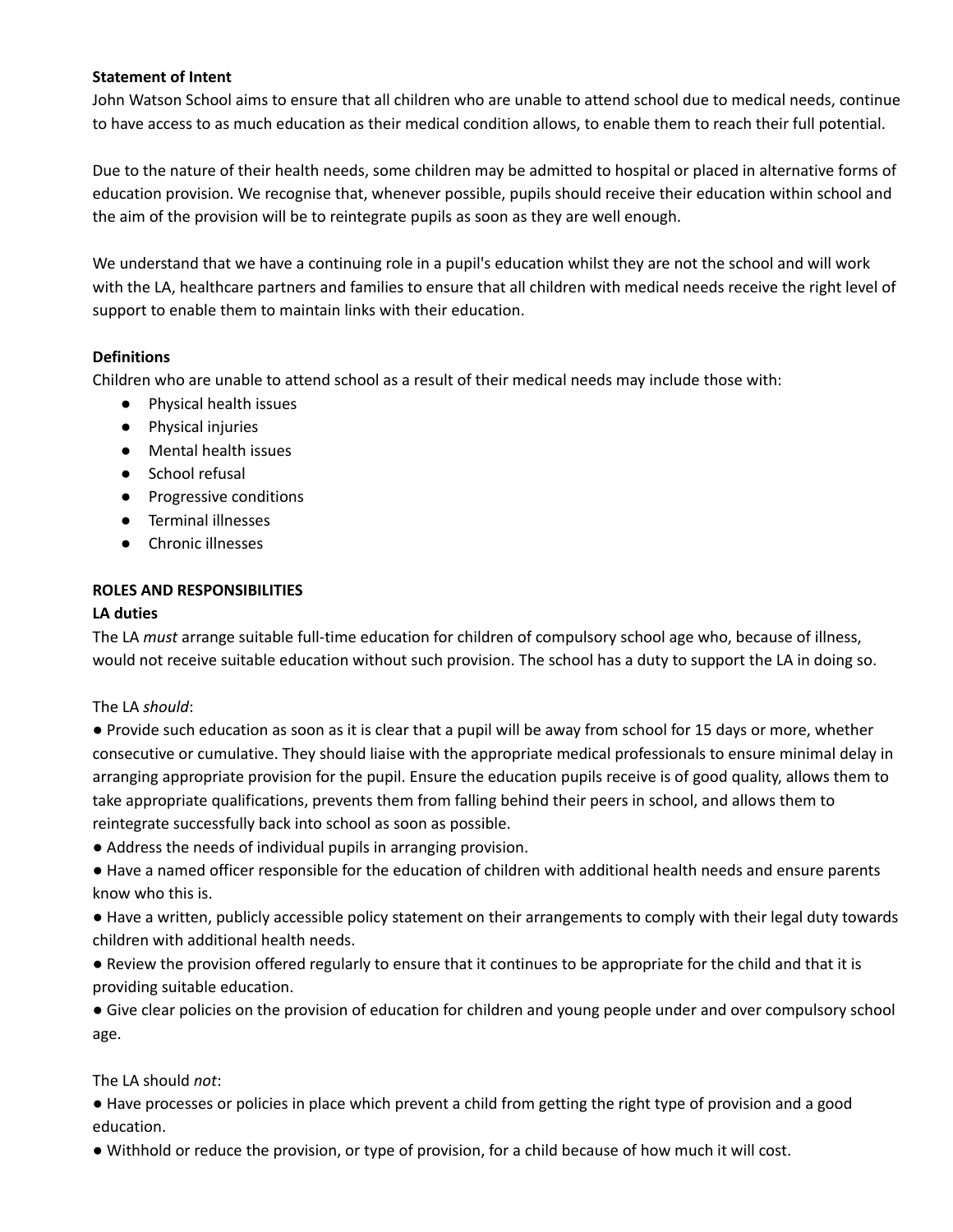● Have policies based upon the percentage of time a child is able to attend school rather than whether the child is receiving a suitable education during that attendance.

● Have lists of health conditions which dictate whether or not they will arrange education for children or inflexible policies which result in children going without suitable full-time education (or as much education as their health condition allows them to participate in).

# **The governing body is responsible for ensuring that:**

● The roles and responsibilities of those involved in the arrangements to support the needs of pupils are clear and understood by all.

- Arrangements for pupils who cannot attend school as a result of their medical needs are in place and are effectively implemented.
- Robust systems are in place for dealing with health emergencies and critical incidents, for both on- and off-site activities.
- Staff with responsibility for supporting pupils with health needs are appropriately trained.

# **The headteacher is responsible for:**

- Working with the governing body to ensure compliance with the relevant statutory duties when supporting pupils with health needs.
- Working collaboratively with parents and other professionals to develop arrangements to meet the best interests of children.
- Ensuring the arrangements put in place to meet pupils' health needs are fully understood by all those involved and acted upon.
- Appointing a named member of staff who is responsible for pupils with healthcare needs and liaises with parents, pupils, the LA, key workers and others involved in the pupil's care.
- Ensuring the support put in place focusses on and meets the needs of individual pupils.
- Arranging appropriate training for staff with responsibility for supporting pupils with health needs.
- Providing teachers who support pupils with health needs with suitable information relating to a pupil's health condition and the possible effect the condition and/or medication taken has on the pupil.
- Reporting to the governing board on the effectiveness of the arrangements in place to meet the health needs of pupils.
- Notifying the LA when a pupil is likely to be away from the school for a significant period of time due to their health needs.

#### **The Deputy Headteacher is responsible for:**

- Dealing with pupils who are unable to attend school because of medical needs.
- Actively monitoring pupil progress and reintegration into school.
- Supplying pupils' education providers with information about the child's capabilities, progress and outcomes.
- Liaising with the headteacher, education providers and parents to determine pupils' home learning package whilst they are absent from school.
- Keeping pupils informed about school events and encouraging communication with their peers.
- Providing a link between pupils and their parents, and the LA.

# **Teachers and support staff are responsible for:**

- Understanding their role in supporting pupils with health needs and ensuring they attend the required training.
- Understanding confidentiality in respect of pupils' health needs.
- Designing activities that allow those with health needs to participate fully and ensuring pupils are not excluded from activities that they wish to take part in without a clear evidence-based reason.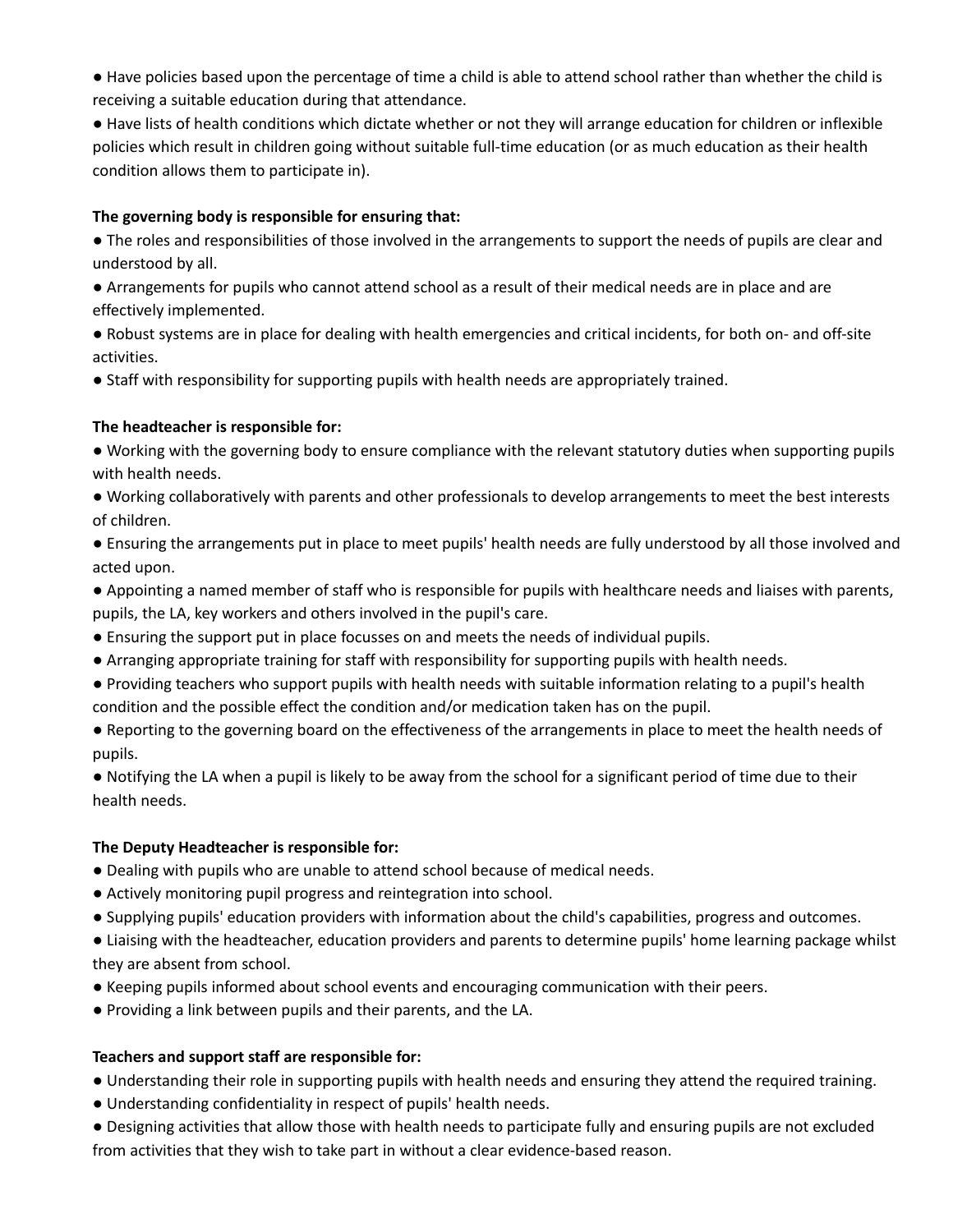● Ensuring they are aware of the needs of their pupils through the appropriate and lawful sharing of the individual pupil's health needs.

● Ensuring they are aware of the signs, symptoms and triggers of common life-threatening medical conditions and know what to do in an emergency. Keeping parents informed of how their child's health needs are affecting them whilst in the school.

#### **Parents are expected to**:

- Ensure the regular and punctual attendance of their child at the school where possible.
- Work in partnership with the school to ensure the best possible outcomes for their child.
- Notify the school of the reason for any of their child's absences without delay.
- Provide the school with sufficient and up-to-date information about their child's medical needs.
- Attend meetings to discuss how support for their child should be planned.

# **Managing absences:**

- Parents are advised to contact the school on the first day their child is unable to attend due to illness.
- Absences due to illness will be authorised unless the school has genuine cause for concern about the authenticity of the illness.
- The school will provide support to pupils who are absent from school because of illness for a period of less than 15 school days by liaising with the pupil's parents to arrange schoolwork as soon as the pupil is able to cope with it or part-time education at school. The school will give due consideration to which aspects of the curriculum are prioritised in consultation with the pupil, their family and relevant members of staff.
- For periods of absence that are expected to last for 15 or more school days, either in one absence or over the course of a school year, the named person with responsibility for pupils with health needs will notify the LA, who will take responsibility for the pupil and their education.
- Where absences are anticipated or known in advance, the school will liaise with the LA to enable education provision to be provided from the start of the pupil's absence.
- For hospital admissions, the appointed named member of staff will liaise with the LA regarding the programme that should be followed while the pupil is in hospital. 3.12. The LA will set up a personal education plan (PEP) for the pupil which will allow the school, the LA and the provider of the pupil's education together.
- The school will monitor pupil attendance and mark registers to ensure it is clear whether a pupil is, or should be, receiving education otherwise than at school.

The school will only remove a pupil who is unable to attend school because of additional health needs from the school roll where:

- The pupil has been certified by the school's medical officer as unlikely to be in a fit state of health to attend school, before ceasing to be of compulsory school age; and neither the pupil nor their parent has indicated to the school the intention to continue to attend the school, after ceasing to be of compulsory school age.
- A pupil unable to attend school because of their health needs will not be removed from the school register without parental consent and certification from the school's medical officer, even if the LA has become responsible for the pupil's education.

# **Support for pupils:**

● Where a pupil has a complex or long-term health issue, the school will discuss the pupil's needs and how these may be best met with the LA, relevant medical professionals, parents and, where appropriate, the pupil.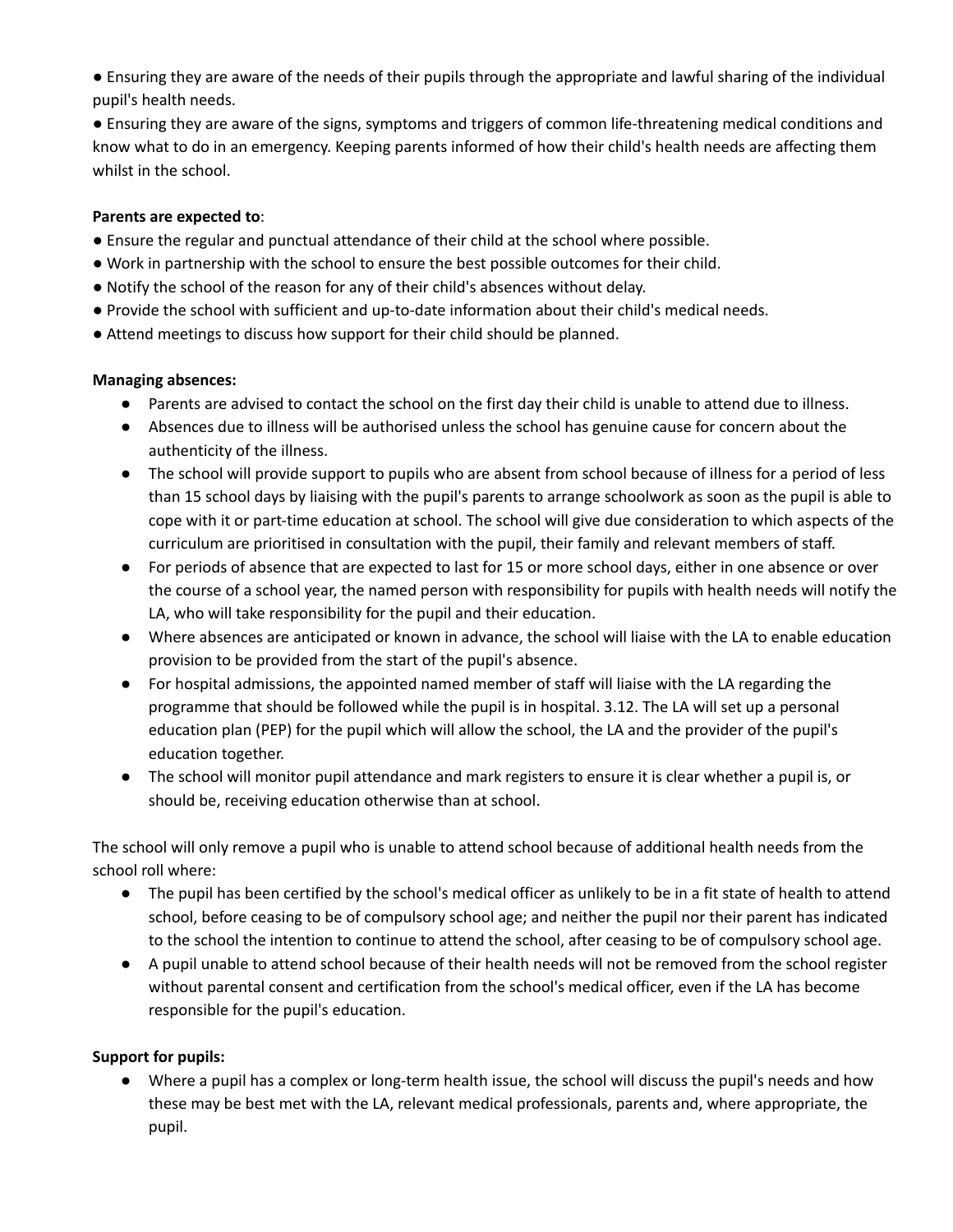- The LA expects the school to support pupils with health needs to attend full-time education wherever possible, or for the school to make reasonable adjustments to pupils' programmes of study where medical evidence supports the need for those adjustments.
- The school will make reasonable adjustments under pupils' individual healthcare plans (IHCPs), in accordance with the Supporting Pupils with Medical Conditions Policy.
- Pupils admitted to hospital will receive education as determined appropriate by the medical professionals and hospital tuition team at the hospital concerned.
- During a period of absence, the school will work with the provider of the pupil's education to establish and maintain regular communication and effective outcomes.
- Whilst a pupil is away from school, the school will work with the LA to ensure the pupil can successfully remain in touch with their school using the following methods: emails, newsletters, cards or letters from peers and staff.
- Where appropriate, the school will provide the pupil's education provider with relevant information, curriculum materials and resources.

To help ensure a pupil with additional health needs is able to attend school following an extended period of absence, the following adaptations will be considered:

- A personalised or part-time timetable, drafted in consultation with the named staff member
- Access to additional support in school
- Online access to the curriculum from home
- Movement of lessons to more accessible rooms
- Places to rest at school

# **Pupils with health needs**

When a pupil is discharged from hospital, or is returning from another education provision, the school will ensure the appropriate information is received to allow for a smooth return to the school. The named member of staff will liaise with the hospital or other tuition service as appropriate.

# **Reintegration**

- When a pupil is considered well enough to return to school, the school will develop a tailored reintegration plan in collaboration with the LA.
- The school will work with the LA when reintegration into school is anticipated to plan for consistent provision during and after the period of education outside school.
- As far as possible, the child will be able to access the curriculum and materials that they would have used in school.
- If appropriate, the school nurse will be involved in the development of the pupil's reintegration plan and informed of the timeline of the plan by the appointed named member of staff, to ensure they can prepare to offer any appropriate support to the pupil.
- The school will consider whether any reasonable adjustments need to be made to provide suitable access to the school and the curriculum for the pupil.
- For longer absences, the reintegration plan will be developed near to the pupil's likely date of return, to avoid putting unnecessary pressure on an ill pupil or their parents in the early stages of their absence.
- The school is aware that some pupils will need gradual reintegration over a long period of time and will always consult with the pupil, their parents and key staff about concerns, medical issues, timing and the preferred pace of return.
- The reintegration plan will include: The date for planned reintegration, once known. Details of regular meetings to discuss reintegration. Details of the named member of staff who has responsibility for the pupil.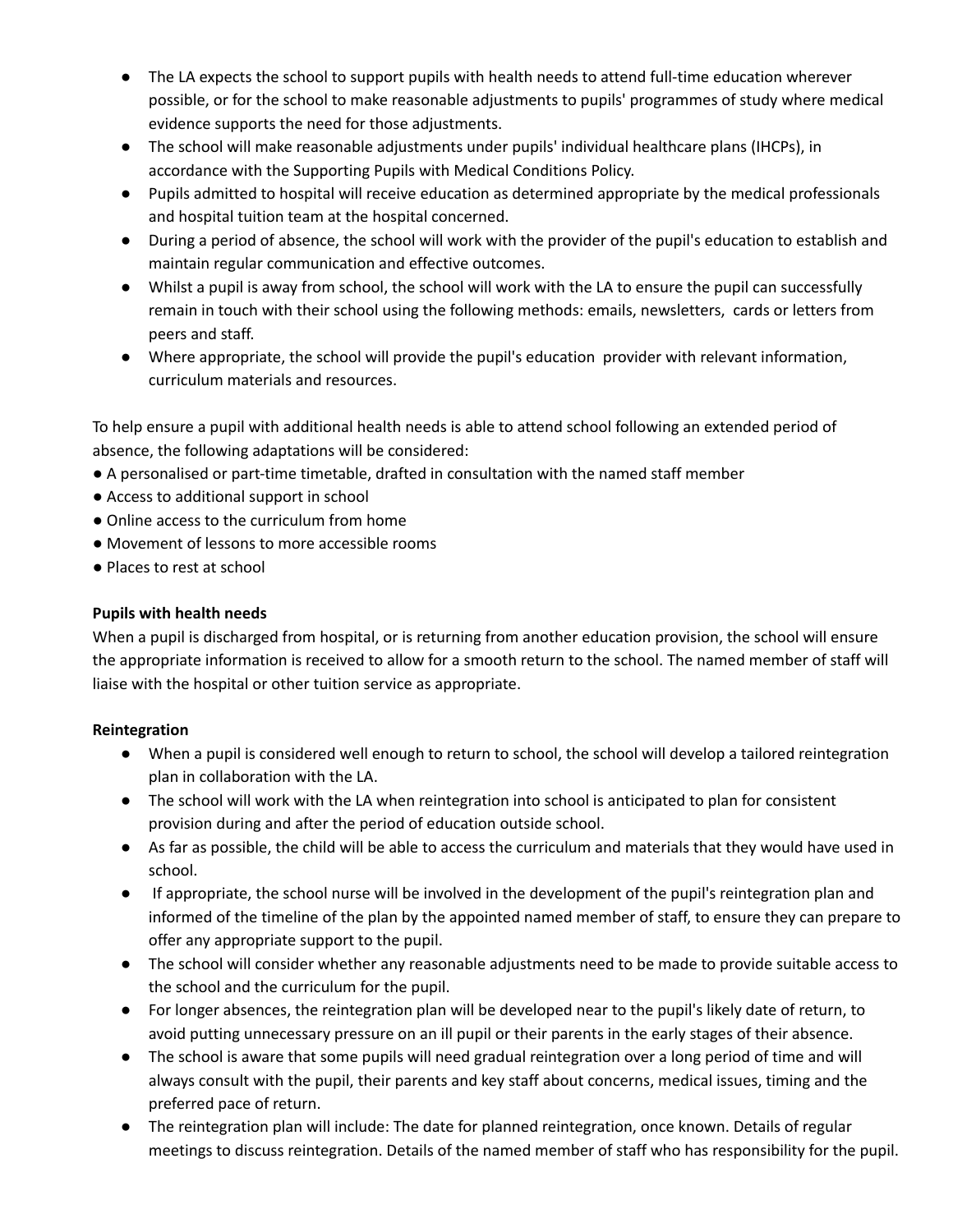Clearly stated responsibilities and the rights of all those involved. Details of social contacts, including the involvement of peers and mentors during the transition period. A programme of small goals leading up to reintegration. The school will ensure a welcoming environment is developed and encourage pupils and staff to be positive and proactive during the reintegration period.

#### **Information Sharing**

- It is essential that all information about pupils with health needs is kept up-to-date.
- To protect confidentiality, all information-sharing techniques, e.g. class notice boards, will be inline with the GDPR policy
- All teachers, TAS, supply and support staff will be provided with access to relevant information, including high-risk health needs, first aiders and emergency procedures, via a noticeboard in the pupils classroom.

Parents will be made aware of their own rights and responsibilities regarding confidentiality and information sharing. To help achieve this, the school will:

- Ensure this policy and other relevant policies are easily available and accessible. Provide the pupil and their parents with a copy of the policy on information sharing.
- Ask parents to sign a consent form which clearly details the organisations and individuals that their child's health information will be shared with and which methods of sharing will be used.

#### **Record keeping**

- In accordance with the Supporting Pupils with Medical Conditions Policy, written records will be kept of all medicines administered to pupils.
- Proper record keeping protects both staff and pupils and provides evidence that agreed procedures have been followed.
- All records will be maintained in line with the Records Management Policy.

# **Training**

- Staff will be trained in a timely manner to assist with a pupil's return to school.
- Once a pupil's return date has been confirmed, staff will be provided with relevant training one week before the pupil's anticipated return.
- Healthcare professionals should advise the school and deliver sufficient training to ensure staff are confident in their ability to support pupils with additional health needs.
- Parents of pupils with additional health needs may provide specific advice but will not be the sole trainer of staff.

#### **Examinations and assessments**

- A named member of staff will liaise with the alternative provision provider over planning and examination course requirements where appropriate.
- Relevant assessment information will be provided to the alternative provision provider if required.
- Awarding bodies may make special arrangements for pupils with permanent or long-term disabilities and learning difficulties, or temporary disabilities and illnesses. Applications for such arrangements will be submitted in a timely manner.

#### **Monitoring and review**

This policy will be reviewed by the governing board on a three yearly cycle.

Any changes to the policy will be clearly communicated to all members of staff involved in supporting pupils with additional health needs, and to parents and pupils themselves.